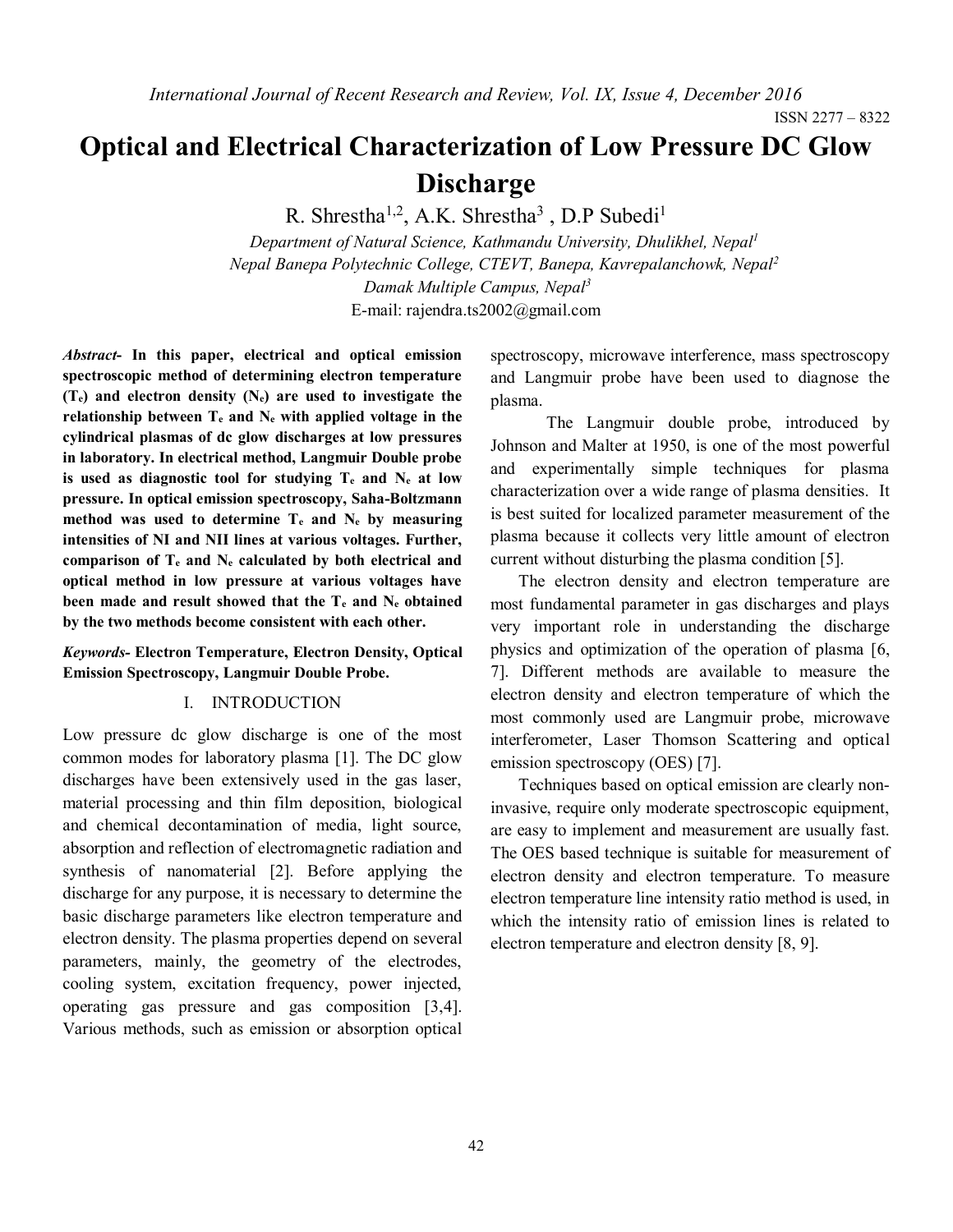

H.V. Power Supply

Fig: 1 Schematic diagram of low pressure DC glow discharge

The photograph of the plasma reactor used for the characterization of the low pressure dc glow discharge in air is shown in Fig.1. It is made of thick glass cylinder of length 34 cm long and external diameter of 16.5 cm. The vacuum is created inside the plasma reactor at the desire pressure 0.07mbar with the help of a rotary pump and the pressure is controlled by using a needle valve and is measured by using a pirani gauge. The discharge is produced inside the chamber in between two circular electrodes made of stainless steel of diameter 10 cm separated at the distance of 8 cm and the maximum voltage that can be applied across it is 1 kV. The two identical cylindrical electrostatics probes each with radius 0.5 mm and length 6 mm made of tungsten are inserted inside the positive column of the discharge region. The double probe is connected to a power supply capable of biasing it at various potentials (positive or negative) relative to plasma and the current collected by the probe provides information on the conditions of the plasma. The

system that we used to calculate the plasma parameters is automated and the probe characteristic is acquired digitally by employing a digital voltage sweep of  $\pm$  50 V over 2500 points. The probe current is taken across a 10  $k\Omega$  current sensing resistor so that a maximum 500μAcurrent can be drawn by the probe. The probe current and probe voltage are recorded digitally by using Tektronix TDS 2014C oscilloscope. The data obtained can be transferred to a personal computer for further analyses.

The Spectra of discharge in the range 190nm- 900nm were recorded by the optical emission spectrometer with focal length  $140$ mm and typical resolution  $100 \mu m$  core fiber (Linear array spectrometer VS 140). The recorded spectra were analyzed to determine the electron temperature and electron density. A commonly employed convenient method of temperature determination is the two-line emission ratio methods, which yield the electronic excitation temperature  $T_{\text{exc}}$  that, can then be equated to the electron temperature  $T_{e}$ .

### III. ELECTRICAL MEASUREMENTS

For the electrical characterization, Langmuir double probe is the best way in which two different methods, double slope and Dote method [7] have been used to calculate the electron temperature and mean value is used to evaluate the electron density.

The variation of I-V characteristics at different discharge voltage is shown in the Fig.2a. This data is used to evaluate the electron temperature and electron density. This graph shows that increase in voltage increases the ion saturation current.

In the double slope method, electron temperature can be obtained by using the relation (1) with the help of Fig.2b.

$$
T_e = \frac{I_{sat}}{2\left|\frac{di}{dV_d}\right|_{V_d=0}} \quad \dots \dots \dots \dots (1)
$$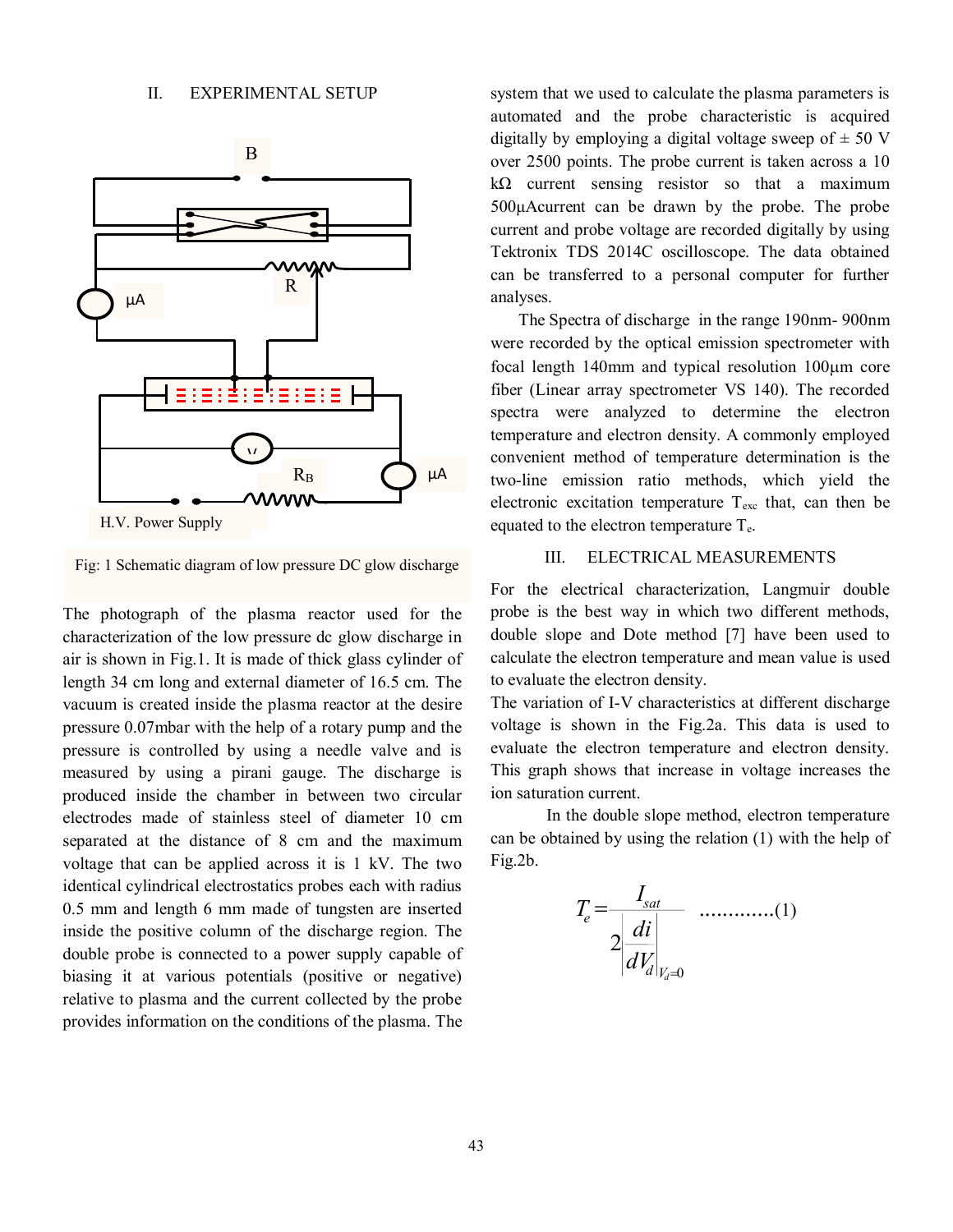

Fig. 2a. I-V Characteristic curve for different applied voltage



Fig. 2b. Measurement of electron temperature from Double Slope Method

In the Dote method, electron temperature can be obtained by using the relation (2) with the help of Fig.2c [2].

$$
(T)_e = \frac{e}{K} \frac{\sum I_{po}}{4 \left[ \left( \frac{dI_d}{dV_d} \right)_0 - 0.82S \right]} \dots \dots \dots \dots \dots (2)
$$

 $T_{e}$ - Electron temperature, e - charge of an electron, k-Boltzmann constant

0 *d dI*  $\left(\frac{dI_d}{dV_d}\right)_0$ Slope from current voltage characteristics at

inflection

S- Slope at the positive ion saturation characteristics



Fig: 2c Measurement of electron temperature from Dote method

From the same characteristics curve the electron density is determined by the following equation [7]

$$
n_e = 4 \frac{I_{sat}}{Ae\sqrt{\frac{8kT_e}{\pi m}}} \quad ....(3)
$$

Where

Ne-electron density Isat- Saturation current

A- Area of probe

B- e- charge of electron

k- Boltzmann constant  $T_e$ - electron temperature m- mass of electron

The mean value of the electron temperature obtained from the Double Slope and Dote method is shown in the Fig.3 and result shows the increasing trends of the electron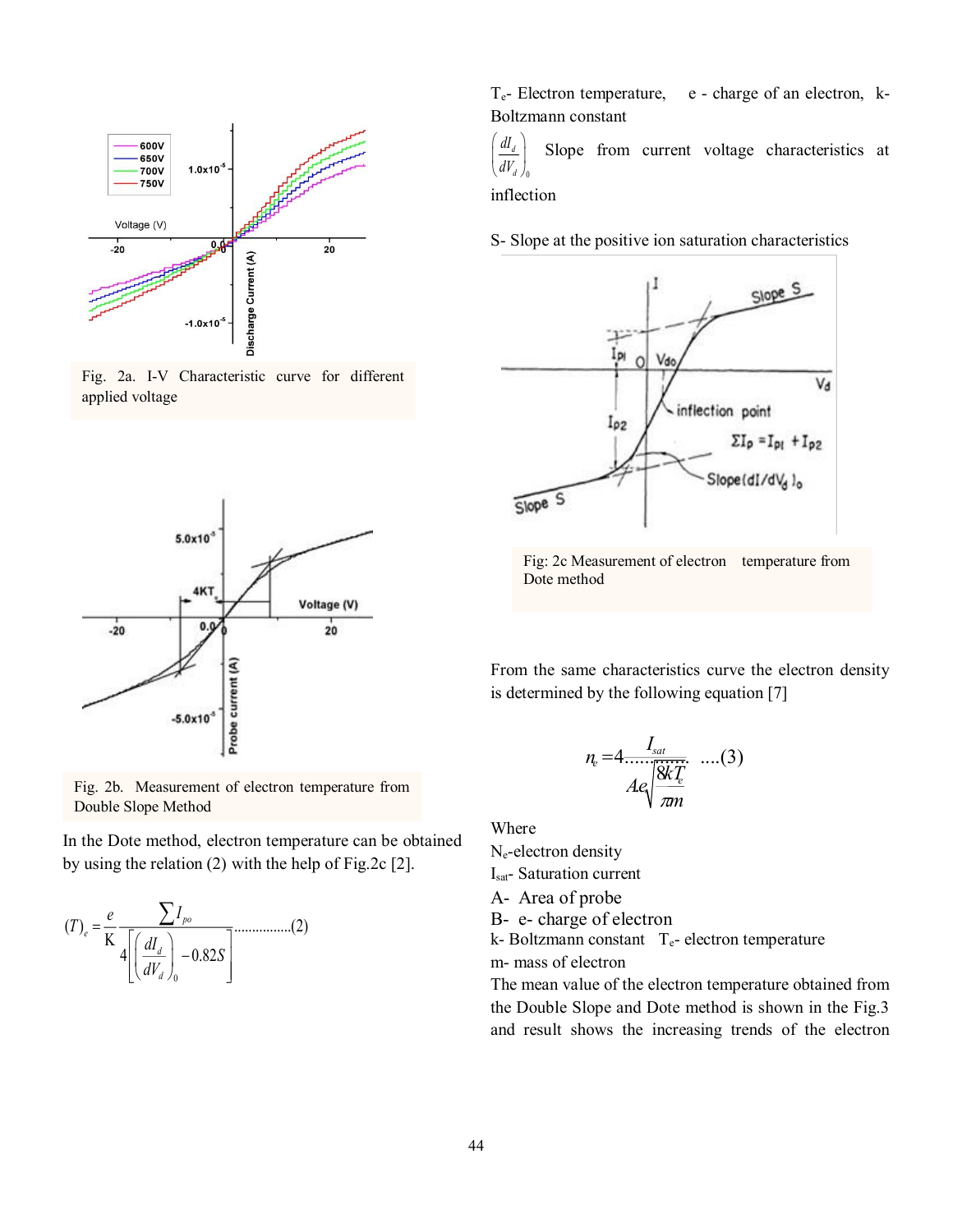temperature under the influence of discharge voltage at constant pressure. It might be due to the increase in kinetic energy of the electrons. On increasing the discharge voltage at constant pressure, mean free path of the electron remains same and electrons gain the energy from the electric field as a result it becomes more and more energetic increasing its electron temperature.



Fig.3 Variation of the electron temperature with discharge voltage at constant pressure 0.07 mbar

Similarly, the variation of the electron density with discharge voltage has been shown in the Fig.4 and there is also increasing trends of the electron density. On increasing the voltage, there is the increase in kinetic

energy of the electrons and more and more energy is transferred from electron to neutral atom due to inelastic collision as a result electron density also increases.[5,6]

#### IV. OPTICAL CHARACTERISATION

In order to evaluate the performance of the plasma, the plasma parameters (Electron temperature  $T_e$  and electron density ne) are estimated from the intensity af atomic emission lines of the DC glow discharge. The emission line intensity of spectral line is dependent electron temperture and is proportional to the population density of the excited state. So,  $T_e$  can be determined from the emission spectrum using the Boltzmann plot: [8]

$$
KT_e = \frac{E_2 - E_1}{Log\left[\frac{I_1}{I_2} \frac{\lambda_1}{\lambda_2} \frac{g_2}{g_1} \frac{A_2}{A_1}\right]} \dots (4)
$$

In equation (4), Indices 1 and 2 refer to the first and second spectral lines, I is the measured intensity of selected spectral line, k is the Boltzmann constant, E is the excited state energy, g is the statistical weight, and A is the transition probability.

The Boltzmann plot method is valid if the discharge plasma under study is in complete local thermodynamic equilibrium (LTE). Therefore, this method may not be used for the exact determination of  $T_e$ and ne. It can only provide us estimated values of these plasma parameters under varying working condition of discharge plasma.

Optical emission spectra of low pressure DC glow discharge are shown in the Fig: 5(a,b,cand d)

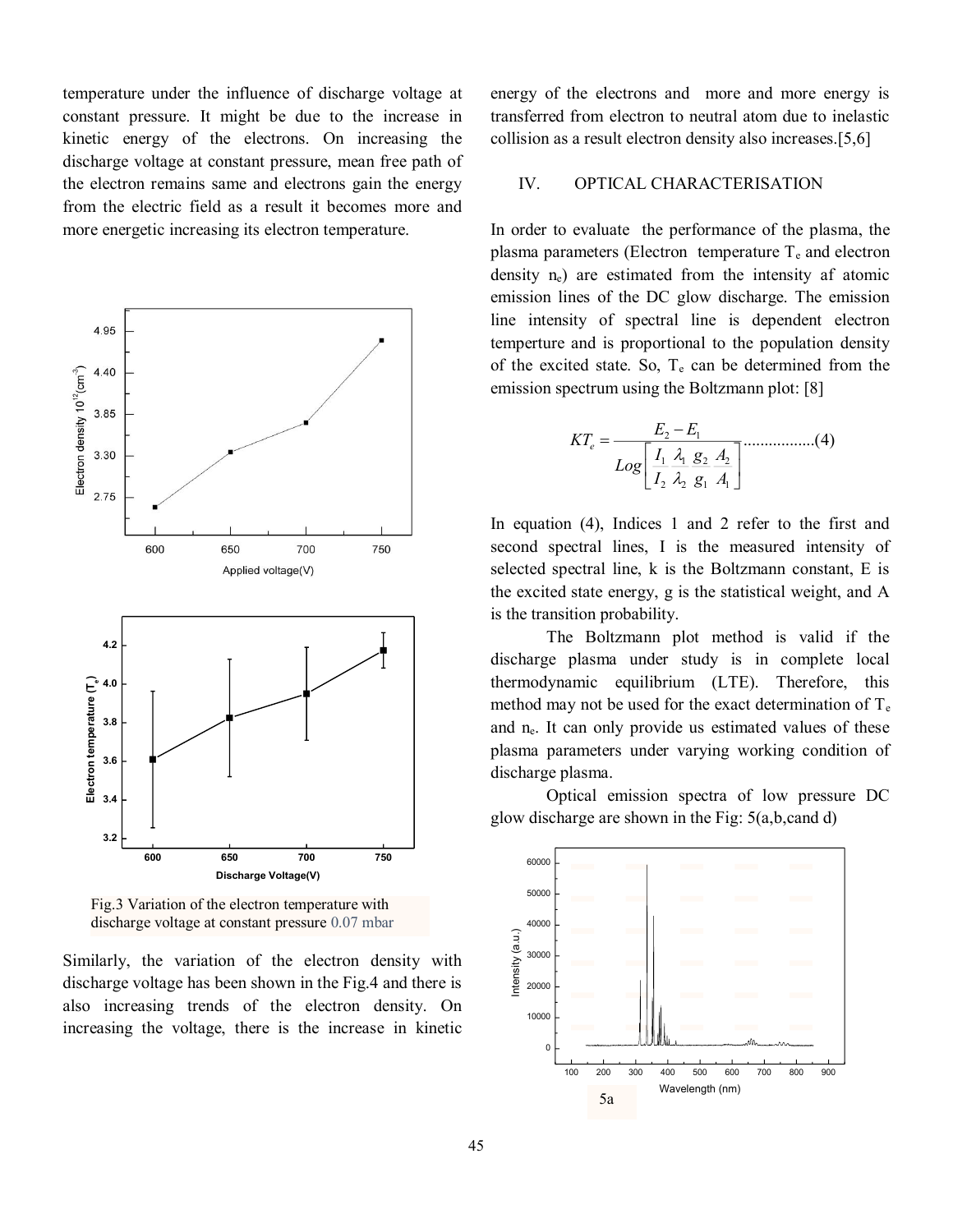

Fig. 5 OES of low pressure DC glow discharge at pressure =0.07mbar and applied voltage = 750v

The spectrum is recorded by linear array spectrometer and emitted lines were observed in the range of 300nmto 850nm.  $T_e$  is determined from analysis of selected two NI spectral lines in the observed spectra. The intensities of these spectral lines are obtained from the observed spectrum. The values of E, g and A for the selected lines are taken from the NIST Atomic spectra data sheet. Using these values in equation (4), we can obtain the values of  $T<sub>e</sub>$  as a function of applied voltage. The electron density  $n_e$  can be determined by using the relative intensity of atomic and ionic spectral lines in Boltzmann Saha equation from equation (5) [9]

In this Equation, (1, 2) represents the neutral and ionized atomic species;  $T_e$  is the electron temperature; E is the energy of emission level;  $E_i$  is the ionisation energy

$$
n_e = 2\left(\frac{I_1}{I_2}\right)\left(\frac{\lambda_1}{\lambda_2}\right)\left(\frac{A_2}{A_1}\right)\left(\frac{g_2}{g_1}\right)\left[\frac{2\pi m_e kT_e}{h^2}\right]^{\frac{3}{2}} Exp\left[-\frac{E_1 - E_2 + E_i}{kT_e}\right] \dots \dots \dots (5)
$$

neutral atom;  $I_1$  is the intensity of the NI line;  $I_2$  is the intensity of NII line;  $\lambda_1$ ,  $\lambda_2$  are the respective wavelengths;  $A_1$ ,  $A_2$  are the transition probabilities;  $g_1$ ,  $g_2$ are the statistical weights of levels (1-neutral) and (2 ionized) respectively.



Fig. 6 Variation of the electron temperature with discharge voltage at constant pressure

The electron temperature and the electron density obtained from the optical method have been shown in the Fig.6 and Fig.7 respectively. The electron temperature increases from 2.6 to 2.7 eV and electron density from  $1.44 \times 10^{13}$  to  $1.50 \times 10^{13}$  cm<sup>-3</sup> on increasing the applied voltage from 600 to 750V.